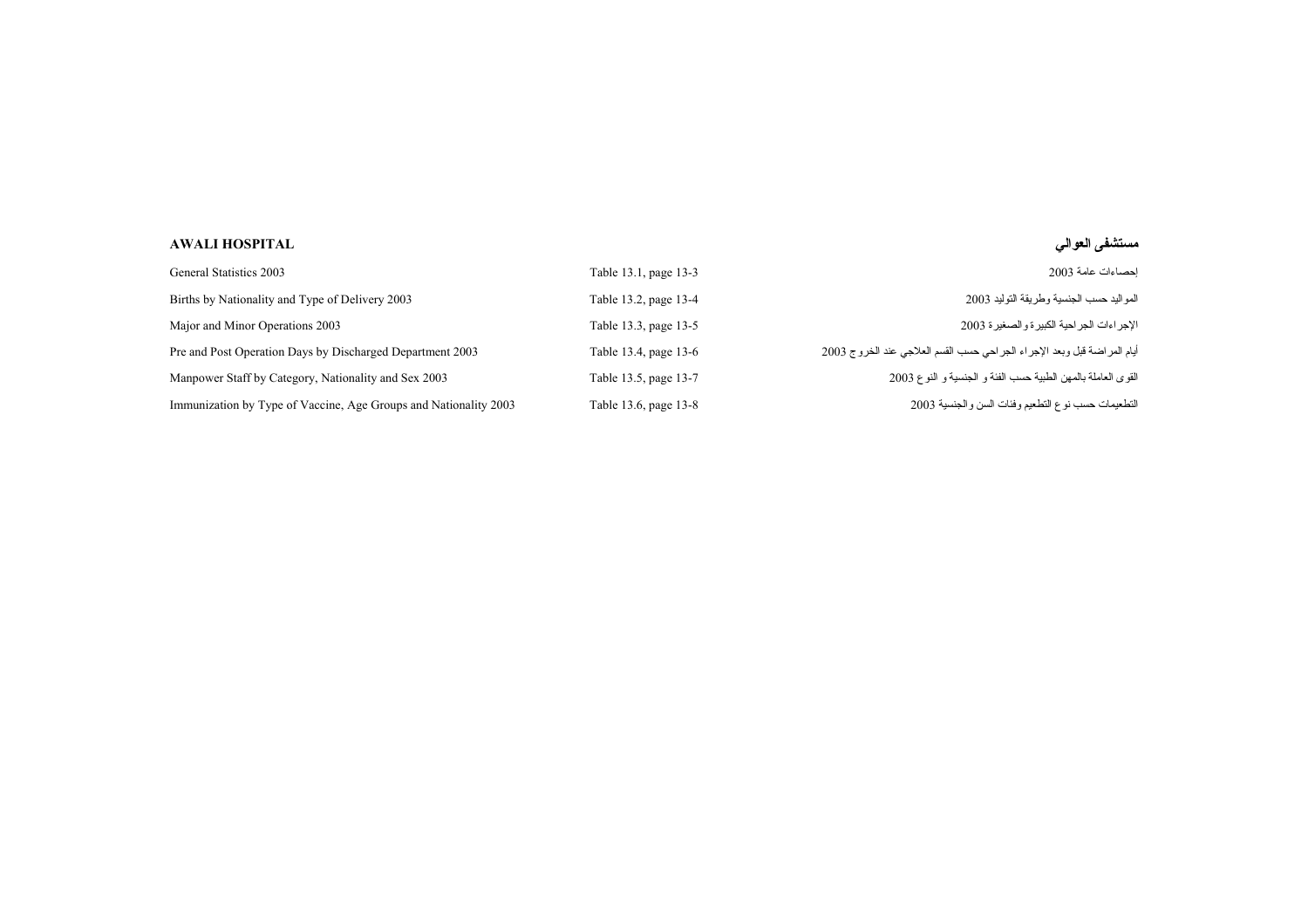**المستشفيات الخاصة : مستشفى العوالي AWALI :HOSPITALS PRIVATE**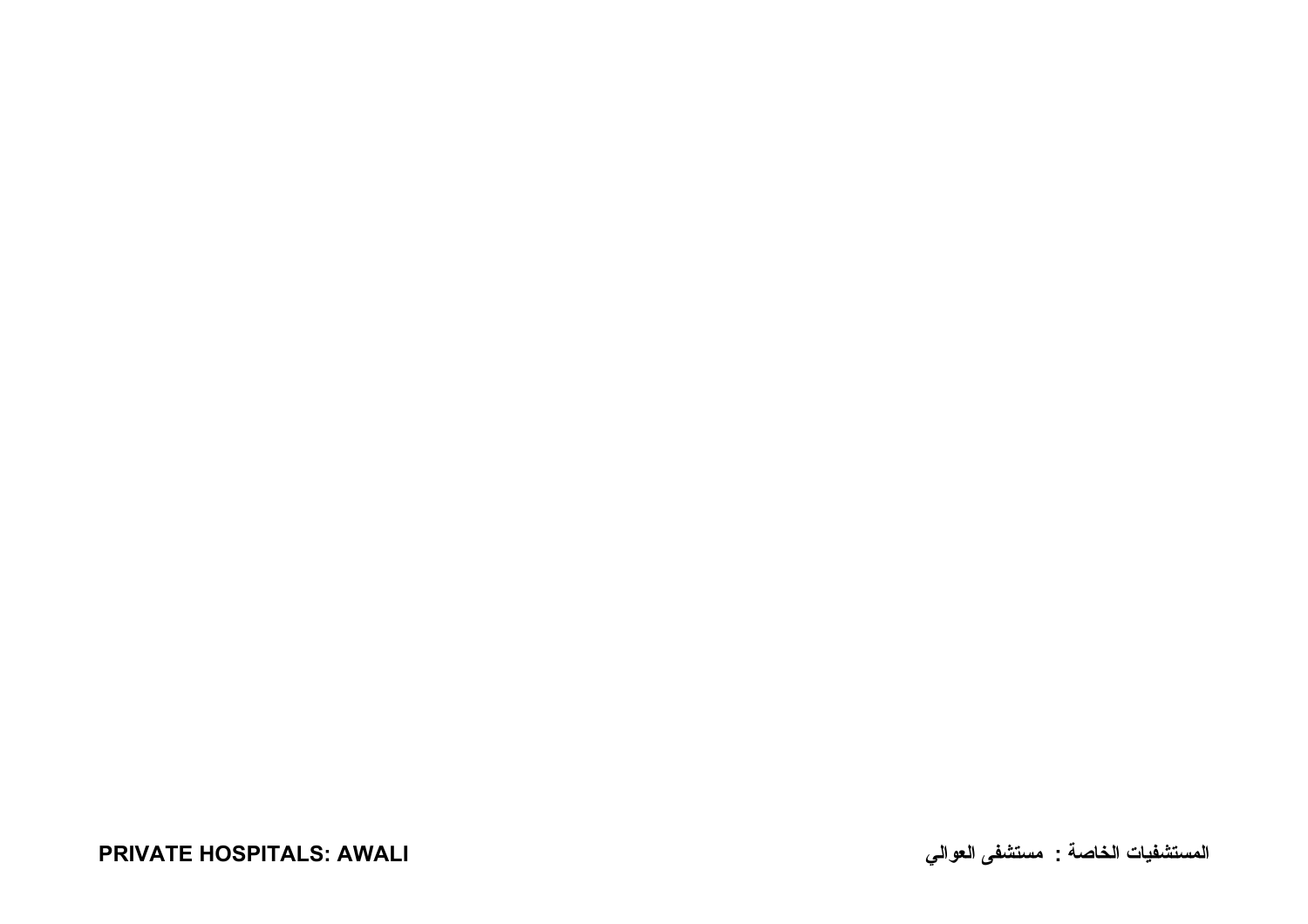<span id="page-2-0"></span>

| <b>Description</b>       | No.    |
|--------------------------|--------|
| Total out-patient visits | 28,706 |
| Seen by Doctor           | 17,407 |
| <b>General Practice</b>  | 10,007 |
| Ante-natal visits        | 1,292  |
| Seen by Nurse            | 4,665  |
| <b>Other Services</b>    | 1,217  |
| Physiotherapy            | 4,108  |
| Total admissions         | 941    |
| <b>Beds</b>              | 37     |
| Baby cots                | 8      |
| Laboratory tests         | 85,867 |
| Radiology procedures     | 2,934  |
| In-patient days          | 3,142  |
| Deaths                   |        |
|                          |        |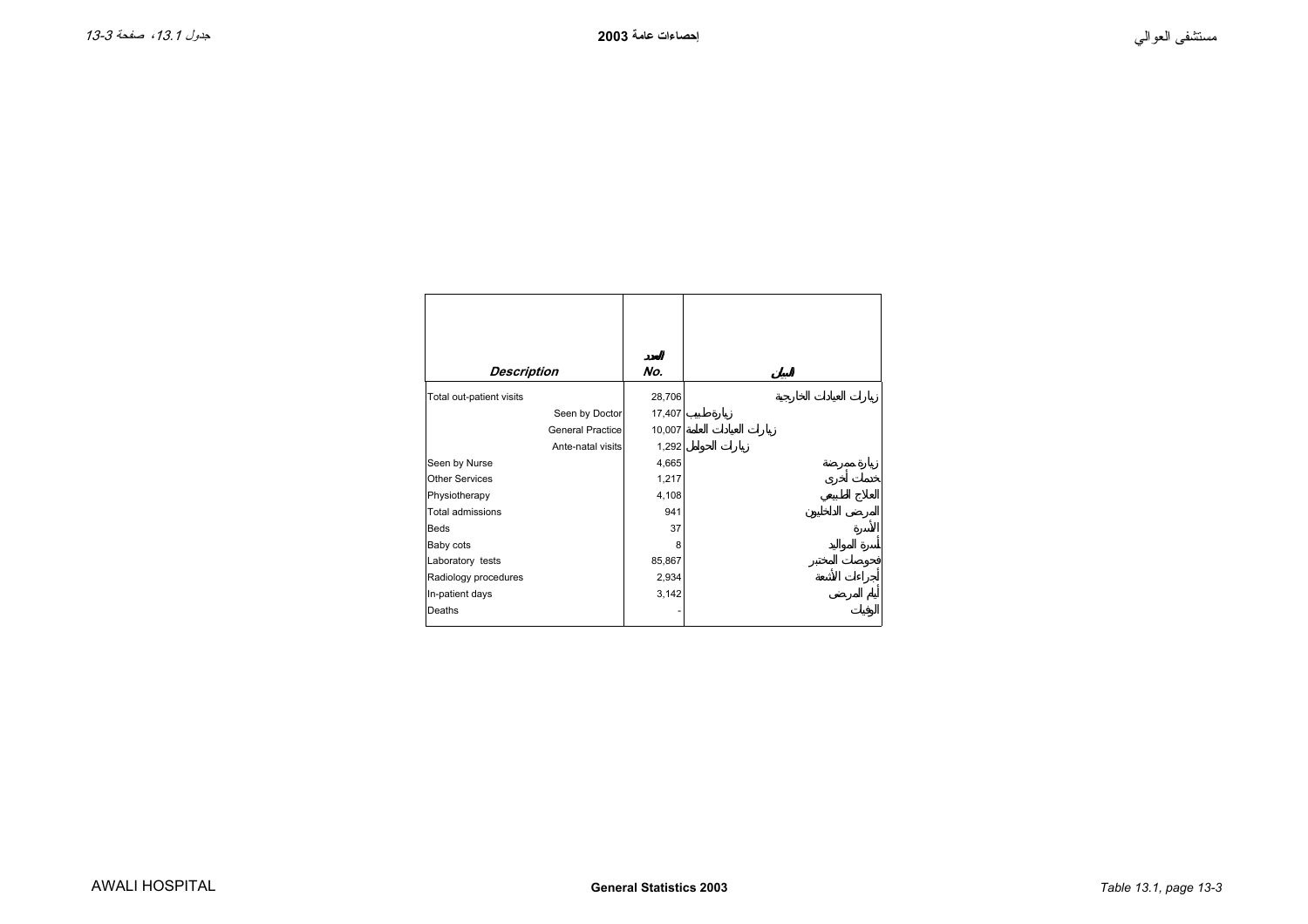<span id="page-3-0"></span>

|                                   |                               |                               |                                    | <b>Live Births</b>                 |               |                                    |               |  |
|-----------------------------------|-------------------------------|-------------------------------|------------------------------------|------------------------------------|---------------|------------------------------------|---------------|--|
| <b>Births</b>                     |                               |                               |                                    | <b>Premature</b>                   |               | <b>Full Term</b>                   | $\varnothing$ |  |
| Nationality / type<br>of delivery | <b>Total</b><br><b>Births</b> | <b>Still</b><br><b>Births</b> | <b>Total Live</b><br><b>Births</b> | Congenital<br><b>Abnormalities</b> | <b>Normal</b> | Congenital<br><b>Abnormalities</b> | <b>Normal</b> |  |
| <b>Bahraini</b>                   |                               |                               |                                    |                                    |               |                                    |               |  |
| Normal Delivery                   |                               |                               |                                    |                                    |               |                                    |               |  |
| Vertex<br>Breech                  | 31                            |                               | 31                                 |                                    |               |                                    | 31            |  |
| <b>Assisted Delivery</b>          |                               |                               |                                    |                                    |               |                                    |               |  |
| Vacuum                            | 9                             |                               |                                    |                                    |               |                                    | 9             |  |
| Forceps                           |                               |                               |                                    |                                    |               |                                    |               |  |
| Caesarian section                 | 20                            |                               | 20                                 |                                    |               |                                    | 20            |  |
| <b>Total Bahraini</b>             | 60                            |                               | 60                                 |                                    |               |                                    | 60            |  |
| Non-Bahraini                      |                               |                               |                                    |                                    |               |                                    |               |  |
| Normal Delivery                   |                               |                               |                                    |                                    |               |                                    |               |  |
| Vertex                            | 26                            |                               | 26                                 |                                    |               | $\overline{2}$                     | 24            |  |
| Breech                            |                               |                               |                                    |                                    |               |                                    |               |  |
| <b>Assisted Delivery</b>          |                               |                               |                                    |                                    |               |                                    |               |  |
| Vacuum                            | 6                             |                               |                                    |                                    |               |                                    | 6             |  |
| Forceps                           |                               |                               |                                    |                                    |               |                                    |               |  |
| Caesarian section                 | 22                            |                               | 22                                 |                                    |               |                                    | 22            |  |
| Total Non-Bahraini                | 54                            |                               | 54                                 |                                    |               | $\overline{\mathbf{2}}$            | 52            |  |
| Total                             | 114                           |                               | 114                                |                                    |               | $\overline{\mathbf{2}}$            | 112           |  |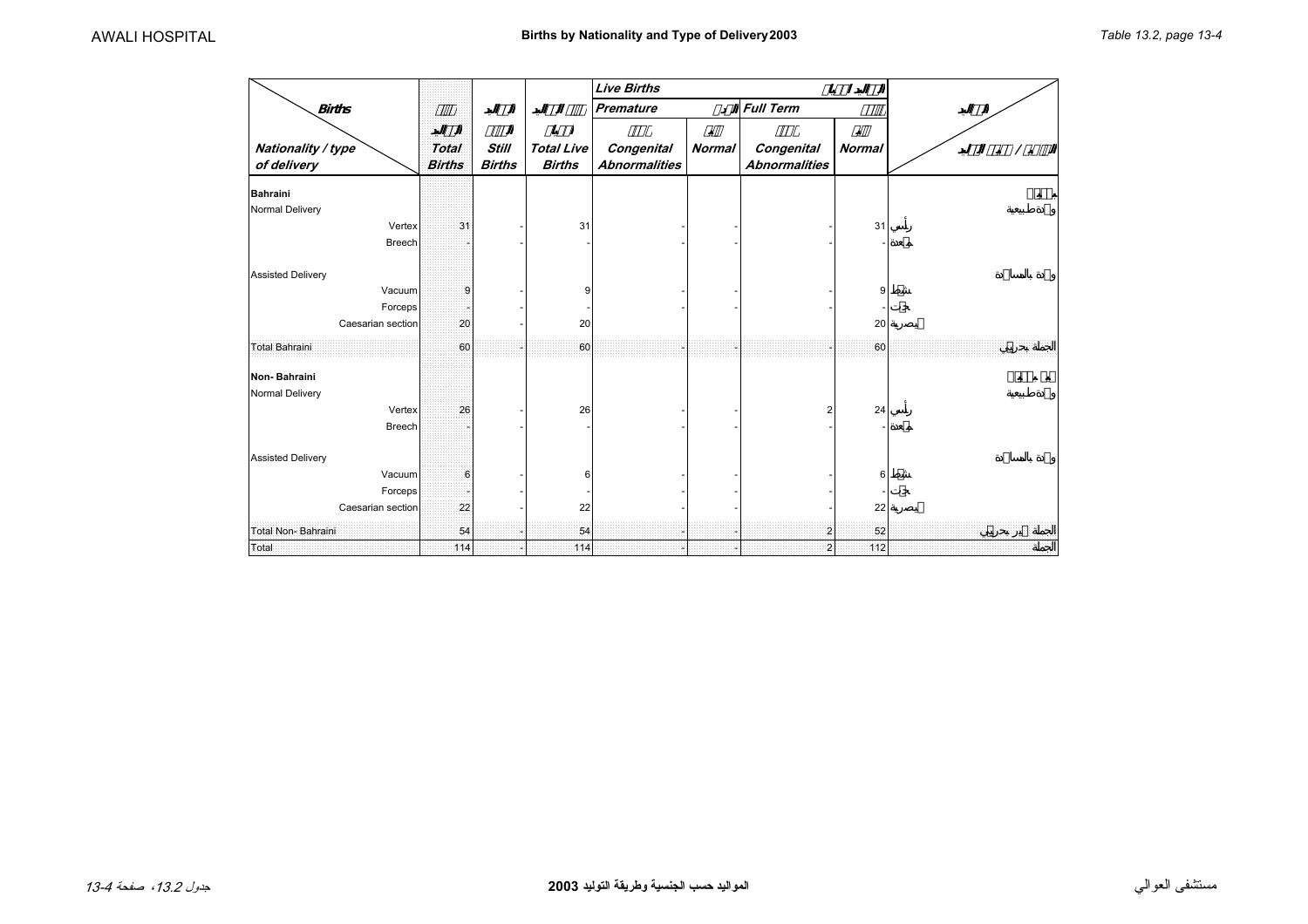<span id="page-4-0"></span>

|                                    | Procedure Type |              |           |       |         |
|------------------------------------|----------------|--------------|-----------|-------|---------|
| <b>Department</b>                  | <b>Total</b>   | <b>Minor</b> | Intermed. | Major |         |
|                                    |                |              |           |       |         |
| <b>General Surgery</b>             | 228            | 212          | 16        |       |         |
| Orthopedics & Fracture             | 58             | 58           |           |       |         |
| Urology                            |                | 1            |           |       |         |
| <b>Plastic Surgery</b>             |                |              |           |       |         |
| Paediatrics*                       | 42             | 42           |           |       | $\star$ |
| Ear, Nose & Throat                 | 281            | 37           | 227       | 17    |         |
| Opthalmology                       |                |              |           |       |         |
| Gynecology                         | 39             | 36           | 2         |       |         |
| Obstetrics                         | 49             |              | 7         | 42    |         |
| Dental                             | 18             | 10           | 8         |       |         |
| Others                             | 126            | 92           | 34        |       |         |
| Total                              | 842            | 488          | 294       | 60    |         |
| * Paediatrics (Circumcisions - 42) |                |              |           | 42 -  | *       |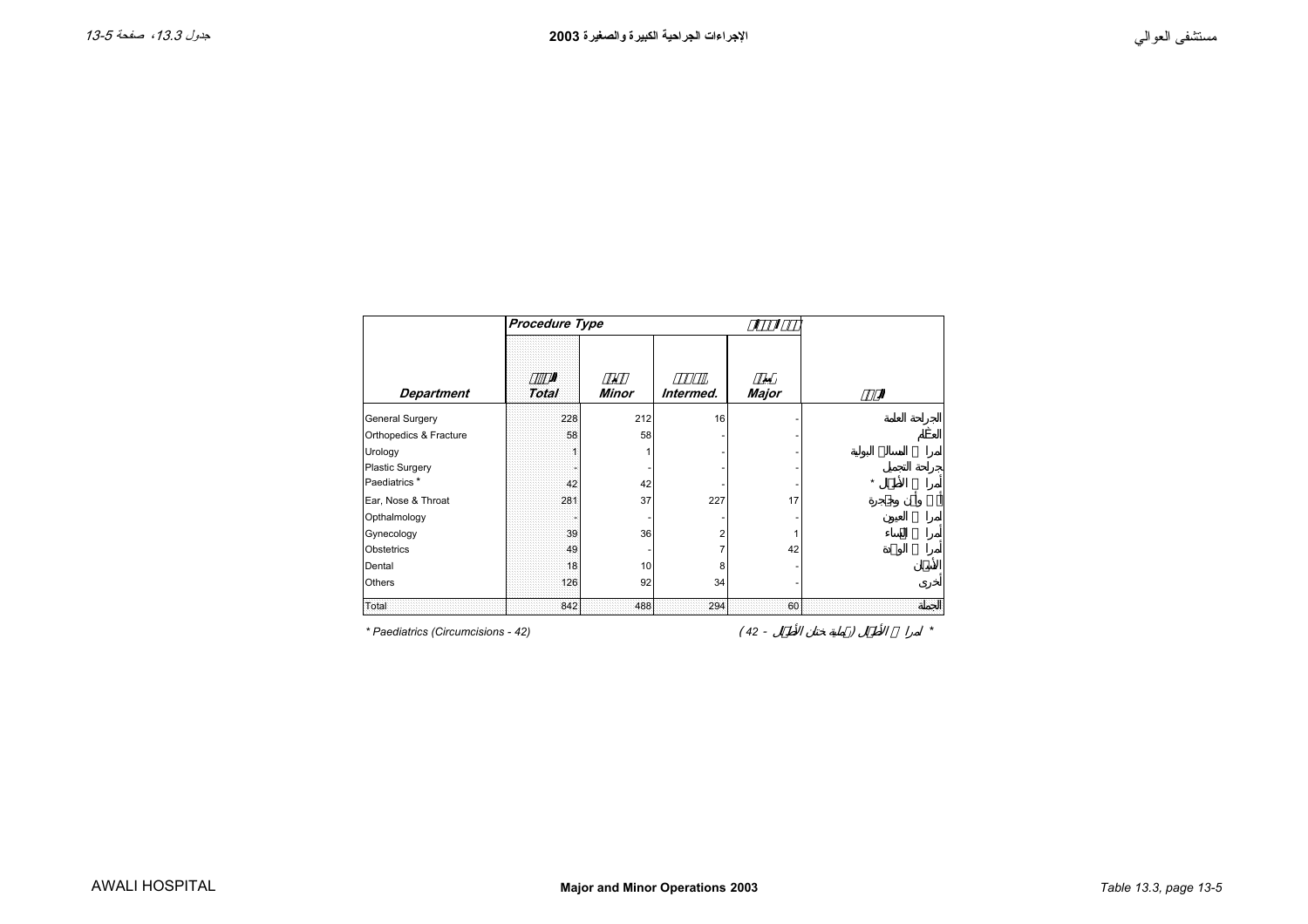<span id="page-5-0"></span>

|        | <b>Post operation days</b> |        |                         |      | Pre operation days |        |      | ø    |                           |
|--------|----------------------------|--------|-------------------------|------|--------------------|--------|------|------|---------------------------|
| Disch. | Avg.L.S.                   | Median | Max.                    | Min. | Avg.L.S.           | Median | Max. | Min. | <b>Department</b>         |
| 88     | 1.0                        |        | $\overline{\mathbf{c}}$ |      |                    |        |      |      | - Medical                 |
| 77     | 3.0                        | 3      | 6                       |      | 1.0                |        |      |      | 1 Surgery                 |
|        |                            |        |                         |      |                    |        |      |      | - Opthalmology            |
| 292    | 1.0                        | 2      | 3                       |      | 1.0                |        |      |      | 1 Ear, Nose & Throat      |
| 15     | 1.0                        |        |                         |      |                    |        |      |      | - Dental                  |
|        |                            |        |                         |      |                    |        |      |      | - Paediatrics             |
|        |                            |        |                         |      |                    |        |      |      | -Orthopedics & Fracture   |
|        |                            |        |                         |      |                    |        |      |      | - Plastic Surgery & Burns |
| 303    | 5.0                        | 5      | 10                      | 2    | 1.0                |        |      |      | - Obstetrics/Gynecology   |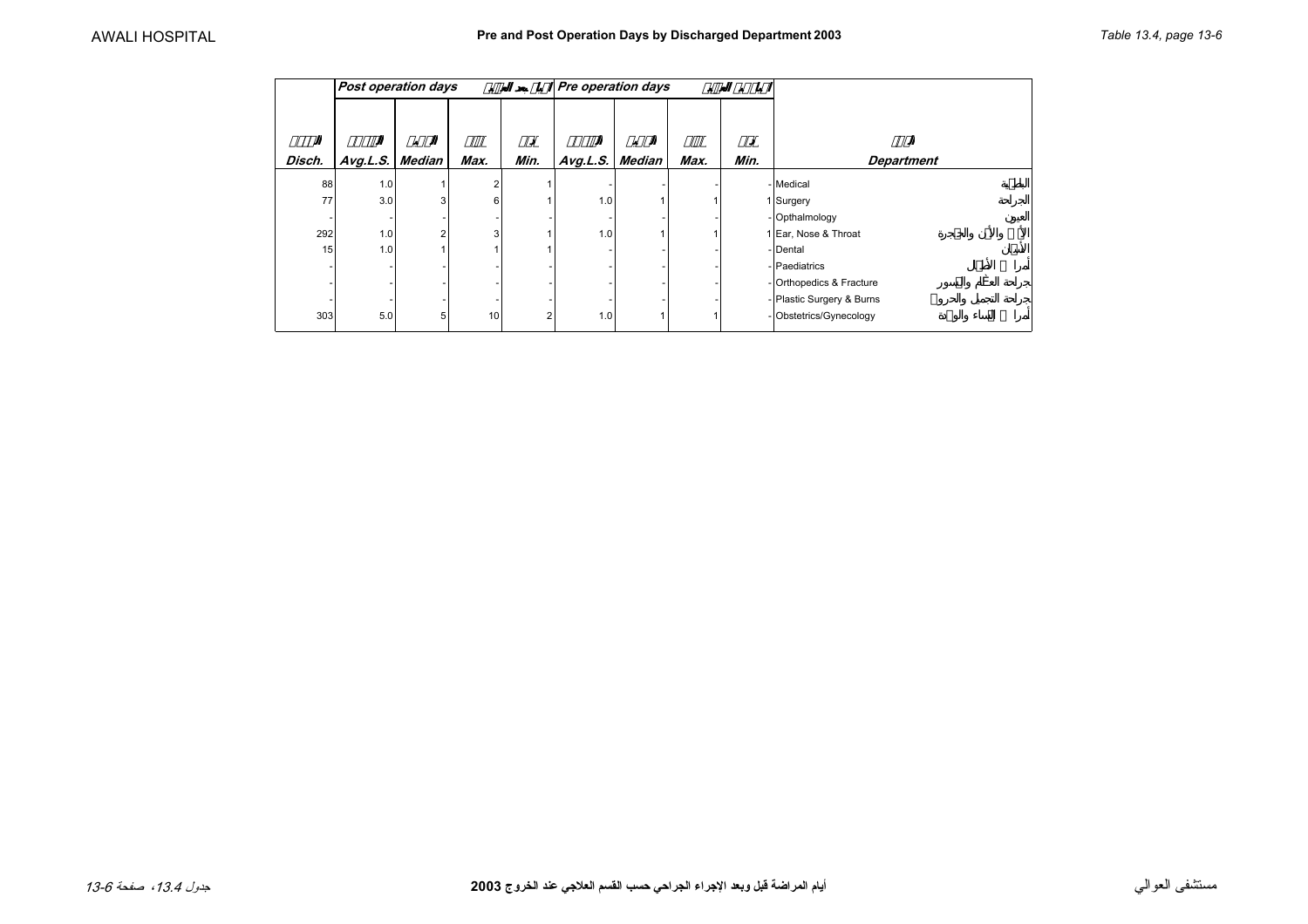<span id="page-6-0"></span>

|                                | <b>Total</b> |                |             | Non-Bahraini |        |      | <b>Bahraini</b> |        |             |  |
|--------------------------------|--------------|----------------|-------------|--------------|--------|------|-----------------|--------|-------------|--|
| Category                       | <b>Total</b> | Female         | <b>Male</b> | <b>Total</b> | Female | Male | <b>Total</b>    | Female | <b>Male</b> |  |
| Physicians                     | 17           | $\overline{2}$ | 15          | 16           |        | 14   |                 |        |             |  |
| Dentists                       |              |                |             |              |        |      |                 |        |             |  |
| Pharmacists                    |              |                |             |              |        |      |                 |        |             |  |
| <b>Pharmacy Assistants</b>     |              | 2              |             |              |        |      |                 |        |             |  |
| Nurses <sup>*</sup>            | 46           | 33             | 13          | 36           | 33     | 3    | 10              |        | 10          |  |
| Nurses (part time)             | 11           | 11             |             | 11           | 11     |      |                 |        |             |  |
| Dental hygienists technicians  |              |                |             |              |        |      |                 |        |             |  |
| Lab technologist & technicians |              | 2              | З           |              |        |      |                 |        |             |  |
| Radiographers & technicians    |              |                |             |              |        |      |                 |        |             |  |
| Physiotherapist technicians    |              |                |             |              |        |      |                 |        |             |  |
| Occupational health            |              |                |             |              |        |      |                 |        |             |  |
| Public Health                  |              |                |             |              |        |      | 3               |        |             |  |

*\* Nurses: exclude practical nurses and other grades below staff nurse.* . : *\**